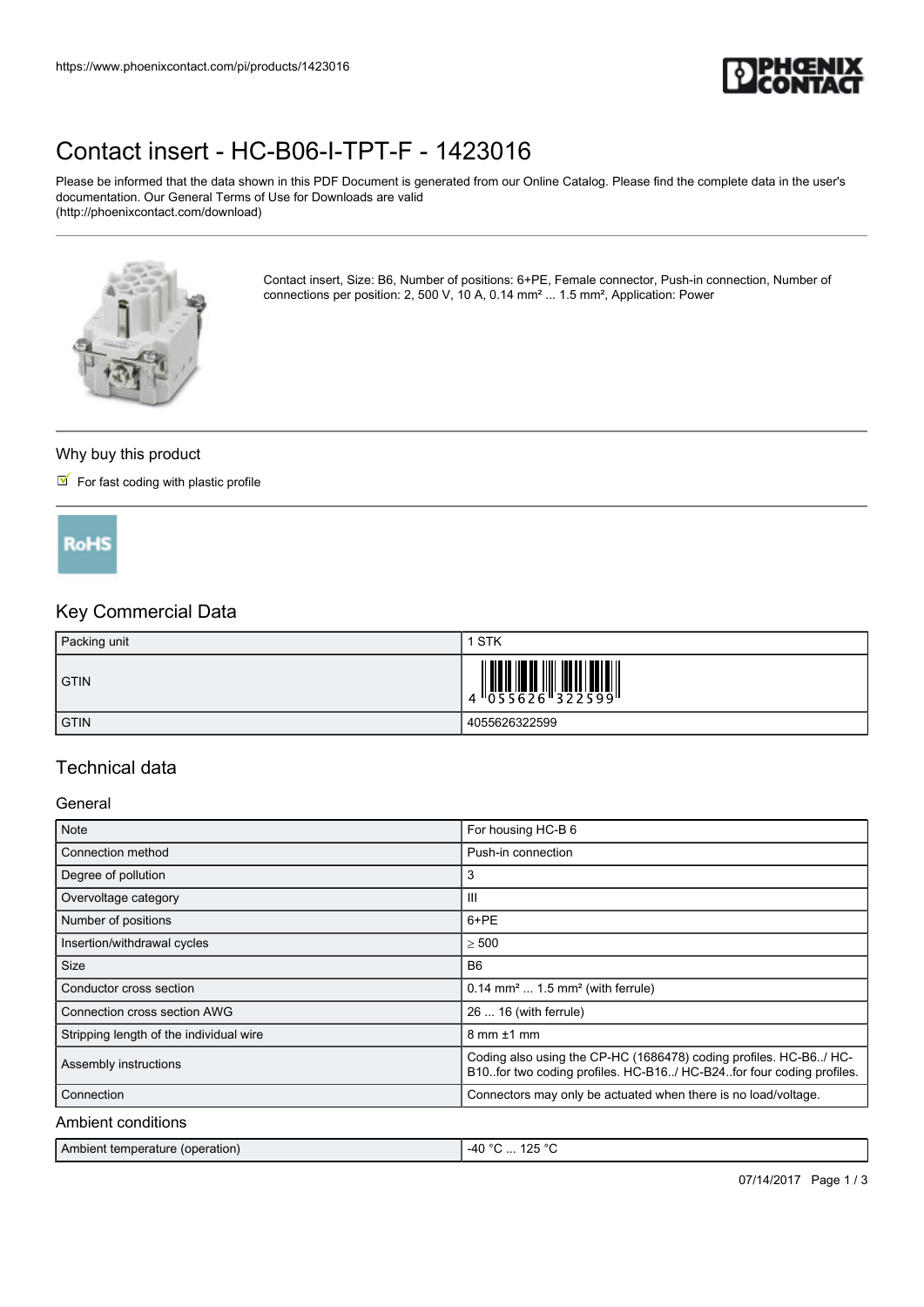

# [Contact insert - HC-B06-I-TPT-F - 1423016](https://www.phoenixcontact.com/pi/products/1423016)

# Technical data

## Material data

| Contact material           | Copper alloy |  |  |
|----------------------------|--------------|--|--|
| Contact surface material   | Ag           |  |  |
| Contact carrier material   | <b>PC</b>    |  |  |
| Electrical characteristics |              |  |  |

#### ectrical characteristics

| Rated voltage (III/3) | 500 V |
|-----------------------|-------|
| Rated surge voltage   | 6 kV  |
| Rated current         | 10 A  |

## Standards and Regulations

| Constructional and testing regulations | <b>DIN EN 61984</b> |
|----------------------------------------|---------------------|
|                                        | <b>DIN EN 60664</b> |
|                                        | I IEC 60352         |
| Flammability rating according to UL 94 | V <sub>0</sub>      |

# Drawings

Schematic diagram



Connector pin assignment, connection side



Dimensional drawing



Dimensional drawing



Mounting cutout when used without housing

## Approvals

## Approvals

## Approvals

EAC / CSA / UL Recognized